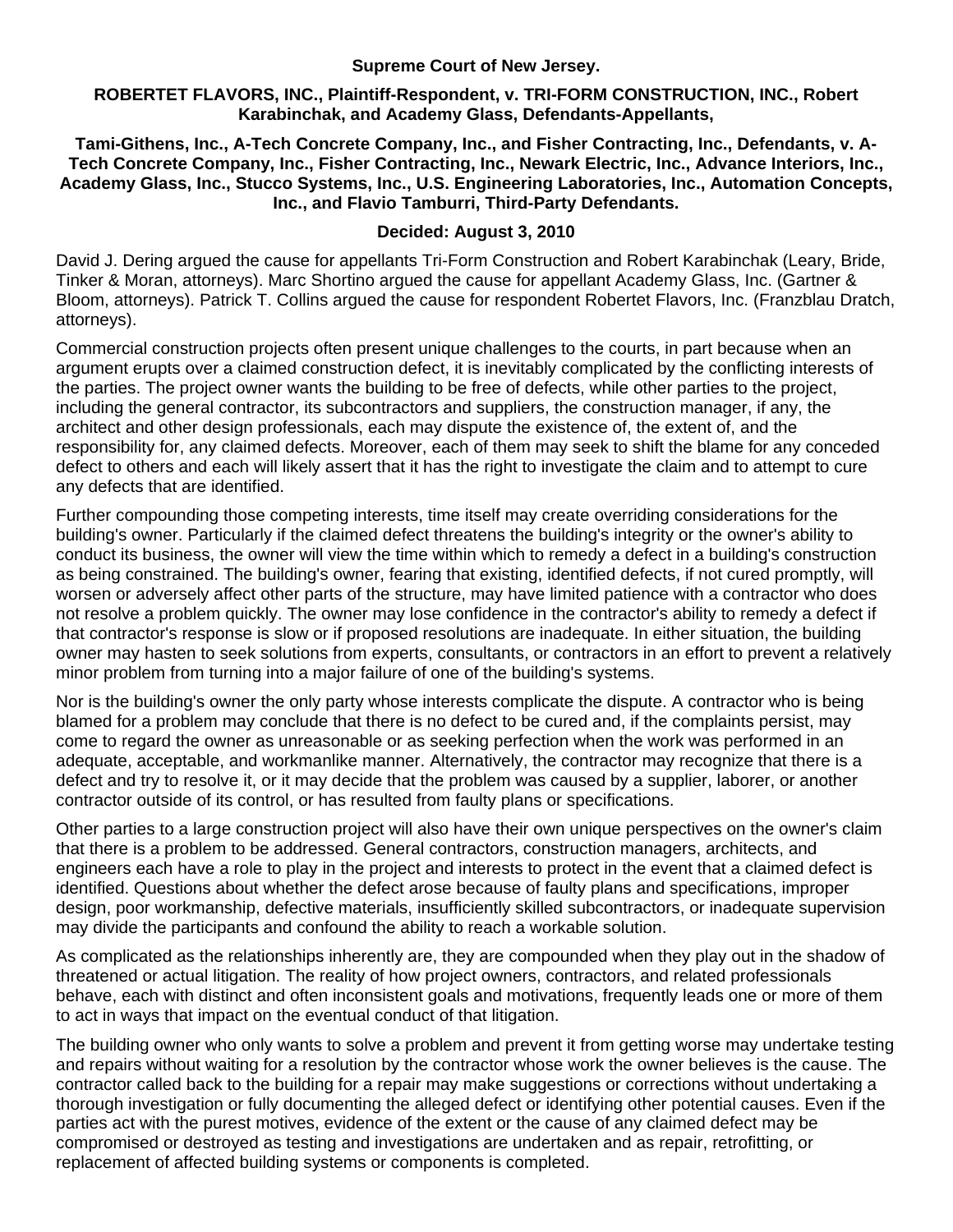It is preferable, of course, to have an orderly procedure for identifying a defect, alerting the allegedly culpable party, conducting an investigation and testing that is observed and documented by representatives for all potentially responsible parties, identifying a cause, and achieving a solution. In the real world of construction projects, however, the parties do not always behave that way and may proceed to develop a solution without preserving all of the evidence that is needed to determine liability or prove damages.

This matter, which arises in the context of a large commercial building with a claimed, but now cured, defective window system, exhibits many of these competing concerns. The specific question before us is how courts should respond when an alleged defect has been remediated and evidence concerning that defect has been spoliated. More to the point, the question is how to fashion an appropriate remedy when there is some, but by no means complete, evidence of the defect and its cause, when prior to the remedial work, the party alleged to have caused it had opportunities to evaluate it and was unsuccessful in addressing it, and when the owner failed to alert others who might have some responsibility for the defect in time to include them in the process of identifying and resolving it.

Commercial construction projects present the courts with unique challenges, but they also provide opportunities to achieve creative ways of fairly sanctioning acts of spoliation. Because this dispute includes most of the familiar themes seen in such projects, it serves as a ready example for addressing spoliation now and in the future.

I.

Plaintiff Robertet Flavors, Inc., creates, manufactures, and sells flavorings to the food, beverage, and pharmaceutical industries. In 1995, plaintiff's representatives met with an architect, who designed a new corporate headquarters that would be L-shaped, with a two-story high entry way. The larger leg of the building is a single story in which the manufacturing facilities are housed and the smaller leg is two stories high, with laboratories and administration offices on both floors.

A.

Plaintiff acted as its own general contractor, but hired defendant Tri-Form Construction, Inc., and its president, defendant Robert Karabinchak, to serve as the construction manager for the project. In that role, Tri-Form was responsible for organizing the bids and making recommendations to plaintiff about selecting the contractors. After the work began, Karabinchak coordinated, supervised, and approved payment for all work done by the contractors on the project.

Through a competitive bidding process, plaintiff selected defendant Academy Glass, Inc. to install two separate window systems in the building. According to the architectural design, a curtain wall window system was to be installed in the entrance atrium and a strip-window system was to be utilized on both floors of the administration and laboratory wing of the building. The plans and specifications required both window systems to be manufactured by Kawneer Company, Inc.

The issues on appeal focus only on the Kawneer strip-window system, $^1$  which is installed as a continuous ribbon, with one strip of windows on each of the two floors. An Exterior Installation Finishing System (EIFS) was installed above and below each set of strip windows, with a metal coping at the top of the building. The strip-window system is designed to allow a certain amount of water to penetrate the windows and then exit at the bottom of the window frame. It relies on flashing to permit water to weep out by acting as a channel for the water's escape. Academy Glass began its work in late 1997 and finished in 1998, all under the supervision of Karabinchak, who approved Academy Glass's requests for payment.

Plaintiff moved into the administration/laboratory building in early December 1998, and began to occupy the manufacturing part of the building when construction was completed in March or April 1999. Beginning early in 1999, plaintiff's employees noticed that water was leaking in through the strip-window system along the entire length of one side of the two-story administration/laboratory wing of the building. Plaintiff began calling Academy Glass early in 1999 to have it evaluate the windows and fix the leaks.

Although the parties dispute how often Academy Glass responded to the calls, and what, if anything, Academy Glass did to address the problem, they agree that Academy Glass conducted visual inspections of the interior and exterior of the building and undertook some efforts to solve the leaking, which principally involved suggesting that the windows be re-caulked. Ultimately, those efforts were unsuccessful. Plaintiff concedes that the windows did not leak continuously, and that the severity of the problem depended to some extent on the angle and the intensity of the rain as well as the way in which the wind was blowing. However, as the year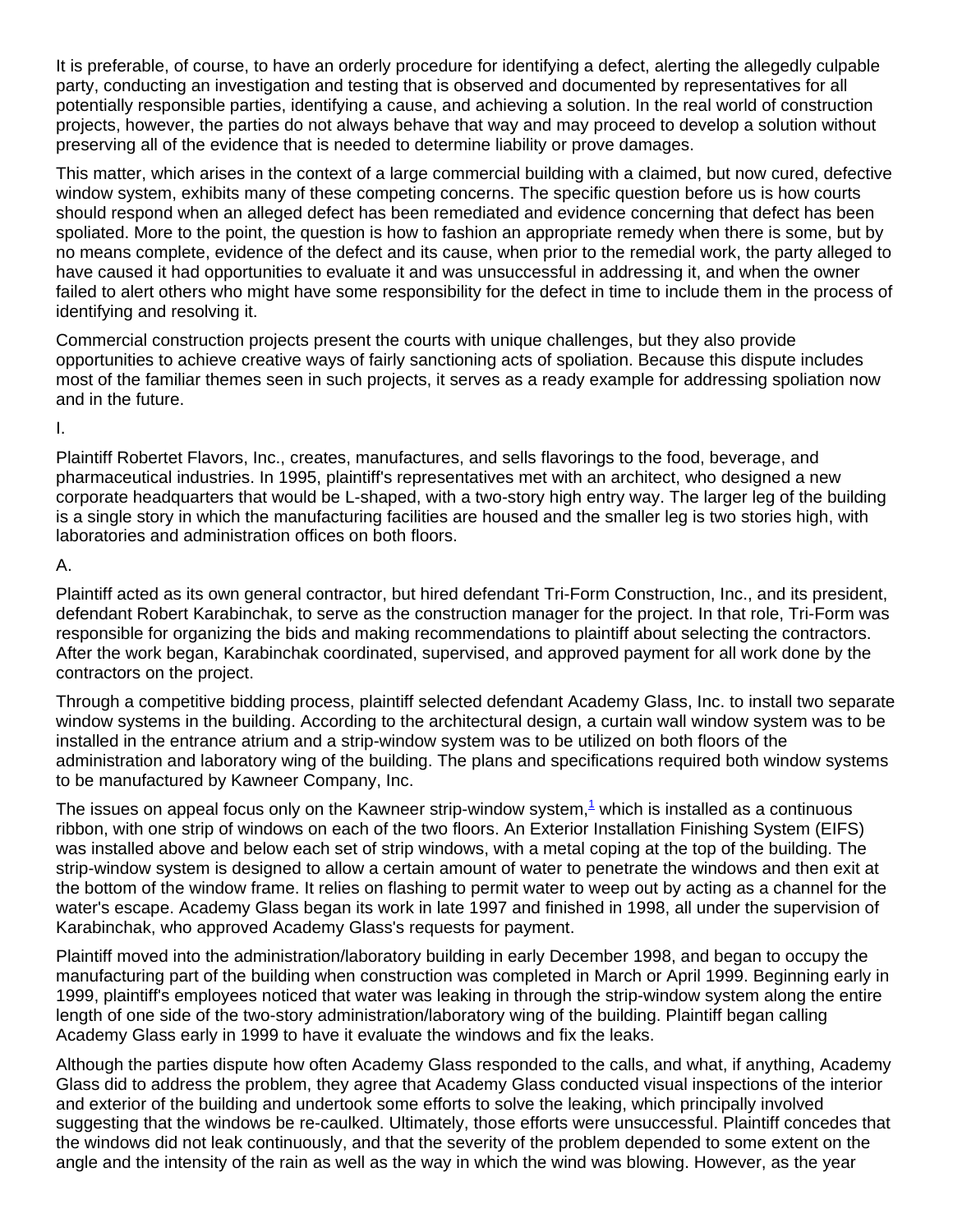progressed, the leaks grew worse and by early 2000, plaintiff was placing five-gallon buckets on the window sills during heavy rainstorms to collect the leaking water.

Throughout 2000, plaintiff continued to contact Academy Glass about the leaks, but by the end of that year, plaintiff's calls were not being returned. Eventually, some time early in 2001, plaintiff stopped trying to have Academy Glass solve the problem of the leaks, which by then had resulted in visible water damage and peeling wallpaper.

By the summer of 2001, plaintiff had decided to pursue litigation, and it hired a forensic architect to inspect the windows. Based on the architect's advice, plaintiff hired Joseph Frezza, a consultant affiliated with an environmental testing firm, J.A. Frezza and Associates, L.L.C., to identify the cause of the problem and to fix it. After some preliminary testing late in 2001, Frezza notified plaintiff that a section of the strip windows needed to be removed in order to determine the cause of the problem.

In January 2002, plaintiff filed its complaint against defendants Academy Glass, Tri-Form, and Karabinchak, $2$ alleging breach of contract, breach of warranty, and fraudulent misrepresentation based on construction defects, as well as claims asserting that the construction project had been inadequately managed. At the time, plaintiff was represented by Milton Breitman, a solo practitioner with whom plaintiff had a pre-existing attorneyclient relationship.

In February 2002, Frezza, accompanied by William Munro, the President and CEO of Pioneer Glass Corporation, a window installation firm, removed a section of the strip windows in the lunchroom of the administration building and discovered both moisture and mold. Munro evaluated the window system and Consulting & Testing Services, Inc. (CTSI) was hired to evaluate the mold problem. Munro recommended that plaintiff remove all of the strip windows and replace them with a new window system. The CTSI report revealed that there was a significant mold problem in the outside offices on both floors of the administration/laboratory wing of the building. After receiving the reports from Munro and CTSI, plaintiff decided that it needed to replace the strip-window system as Munro had recommended and that it had no choice but to remove and replace everything in the building that had been contaminated with mold, including the interior walls, insulation, and carpeting.

On or about March 22, 2002, Tri-Form served its answer to the complaint and its discovery demands on Breitman. The discovery demands included the following:

In lieu of a more formal notice to inspect, this party hereby demands that it be notified immediately of any intended, planned or ongoing remediation, replacements or other work that relates to the subject property. The property is evidence in this case and must be preserved in an unaltered condition so that this party may properly inspect the premises.

Although the record is unclear as to the timing, Academy Glass served its answer and discovery demands as well. There is no evidence in the record that plaintiff's attorney ever advised plaintiff about either of the defendants' demands for an inspection of the premises.

In the meantime, plaintiff decided that it needed to proceed with its remediation efforts. It hired Frezza to coordinate the work, Pioneer Glass to replace the windows, and other entities to remove the damaged walls and insulation, remediate the mold, and provide security and heat. Remediation of the strip-window system included removal of all of the glass and the aluminum around the windows. In addition, according to Munro, extrusions required as part of the Kawneer system needed to be ordered and installed. Late in the spring of 2002, plaintiff learned that it would take ten to fourteen weeks to obtain replacement glass for the strip-window system, as a result of which plaintiff did not begin to repair the strip-window system until the middle of December 2002. The project, once started, was scheduled to be finished by the first week of February 2003.

Although plaintiff advised Breitman about the investigation by Frezza and Munro and about its plans to repair or replace the strip windows, Breitman did not pass that information along to counsel for Academy Glass or Tri-Form. When counsel for Academy Glass spoke with Breitman during the summer of 2002, by which time the window materials had already been ordered, Breitman did not disclose that remedial work was scheduled to begin or that mold had been discovered. On September 26, 2002, Tri-Form's counsel attended a document inspection at plaintiff's premises, during which he concedes that he reviewed reports that revealed that the curtain-wall system had already undergone remedial work. He did not inquire about any plans to remediate or replace the strip windows and therefore was not aware that remediation of the strip-window system had already been scheduled.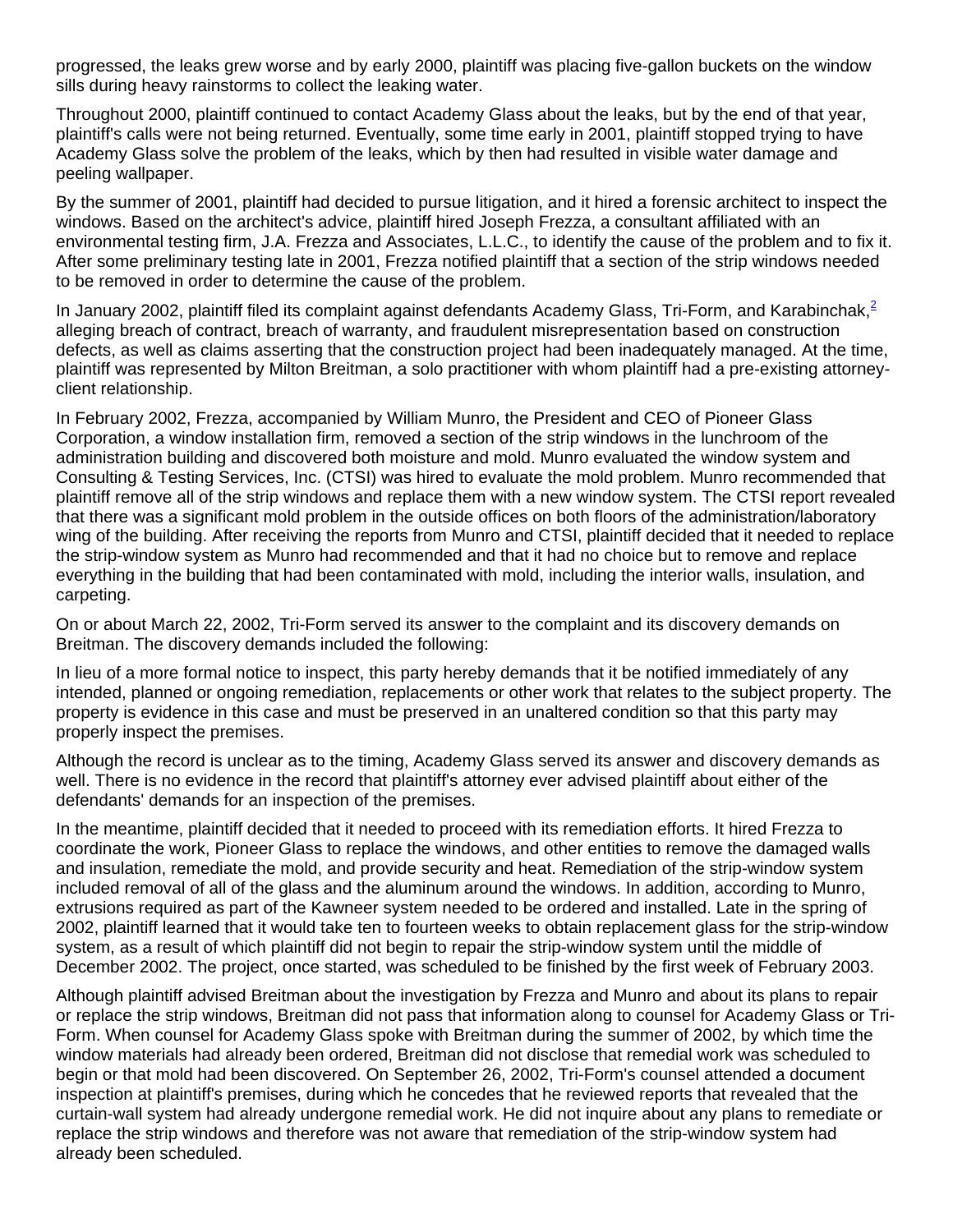In October 2002, plaintiff's president, Mark Epstein, learned that Breitman had been hospitalized with a serious illness and there was no word about when he might be released. Epstein decided not to engage new counsel right away, but in early November he telephoned counsel for Academy Glass to tell her about Breitman's illness and that he planned to begin repairing the strip windows in December. Epstein testified that he was able to reach counsel for Academy Glass directly and relayed both pieces of information to her. According to Epstein, counsel responded by telling him that he was still being represented by an attorney and that she was not permitted to speak with him, after which she terminated the call. Epstein concedes that during that brief exchange he did not reveal the scope of the remedial work, the decision to replace rather than repair the strip windows, or the plan to abate the mold.

Counsel for Academy Glass had a different recollection of the telephone call. She testified that as soon as Epstein identified himself, she told him that she could not speak with him and ended the call. According to her, Epstein did not tell her that remediation was taking place, had already taken place, or was going to take place. Epstein did not speak further with representatives for any of the parties or with Breitman.

Early in December 2002, Breitman's son informed plaintiff that Breitman could no longer practice law and that the case files would be transferred to Franzblau Dratch, P.C., Breitman's former law firm. Remediation of the strip-window system began on December 13, 2002, and was photographed as it progressed by plaintiff and CTSI. Approximately a month later, Epstein met with the attorney at Franzblau Dratch to whom the files had been transferred. During that meeting, plaintiff informed counsel that the remediation project was then in progress and was only two or three weeks away from completion.

Shortly after the files were transferred from Breitman, plaintiff's new counsel filed a motion seeking a voluntary dismissal without prejudice because Breitman's illness had prevented the case from progressing on its normal course. At about the same time, defendants moved to dismiss the complaint for failure to provide discovery. On January 24, 2003, the parties appeared for a hearing on the two motions. At that time, counsel for defendants were alerted that the remediation had begun, but they were not told about the discovery of the mold contamination. Counsel for Academy Glass then requested, in writing, that plaintiff refrain from further remediation pending its evaluation of plaintiff's claims of defective construction and related damage to its building. Because plaintiff believed that it would be impractical, if not impossible, to suspend the partially completed work, counsel advised defendants on January 28, 2003, that it would not halt the remediation.

During the second week of February 2003, counsel for Academy Glass, accompanied by a consultant, visited plaintiff's premises. They found that the strip-window system that Academy Glass had installed had been replaced and that all of the allegedly defective conditions in the building relating to the work performed by Academy Glass had been remediated. Counsel and the consultant were directed to an off-site location where some components of the strip-window system that had been removed were stored in a pile.

According to Epstein, after the strip windows were replaced, the water penetration problem ceased. He further certified that, during and after the window remediation, plaintiff "did not perform any work on any of the other major systems to its building," except for repair work to sections of the EIFS that was needed during the stripwindow system replacement.

B.

Following proceedings not pertinent to the issues on appeal, the parties conducted discovery. On August 24, 2005, Academy Glass filed a spoliation motion, seeking to bar plaintiff from offering any testimony, whether through an expert or otherwise, that related to the installation of the strip-window system, arguing that preclusion was the appropriate remedy.

The trial court conducted an evidentiary hearing late in November 2005, during which both Herbert Cannon, an expert retained by Academy Glass, and Munro, who had been involved both in the inspection and in the remediation project for plaintiff, testified. Cannon had not visited the premises until August 2003, by which time all of the remedial work was finished. He therefore did not have the opportunity to observe the condition of the work that Academy Glass had performed, or to evaluate independently any of the alleged problems with the windows that plaintiff had identified. He testified that, assuming plaintiff had experienced leaks in the building, the photographs taken by plaintiff before and during its repair work were not sufficient for him to form an opinion about whether those leaks were caused by the work performed by Academy Glass.

Cannon explained that, had he been given the opportunity to inspect the window systems, he would have performed several separate tasks to identify the alleged problem and its cause. Those steps would have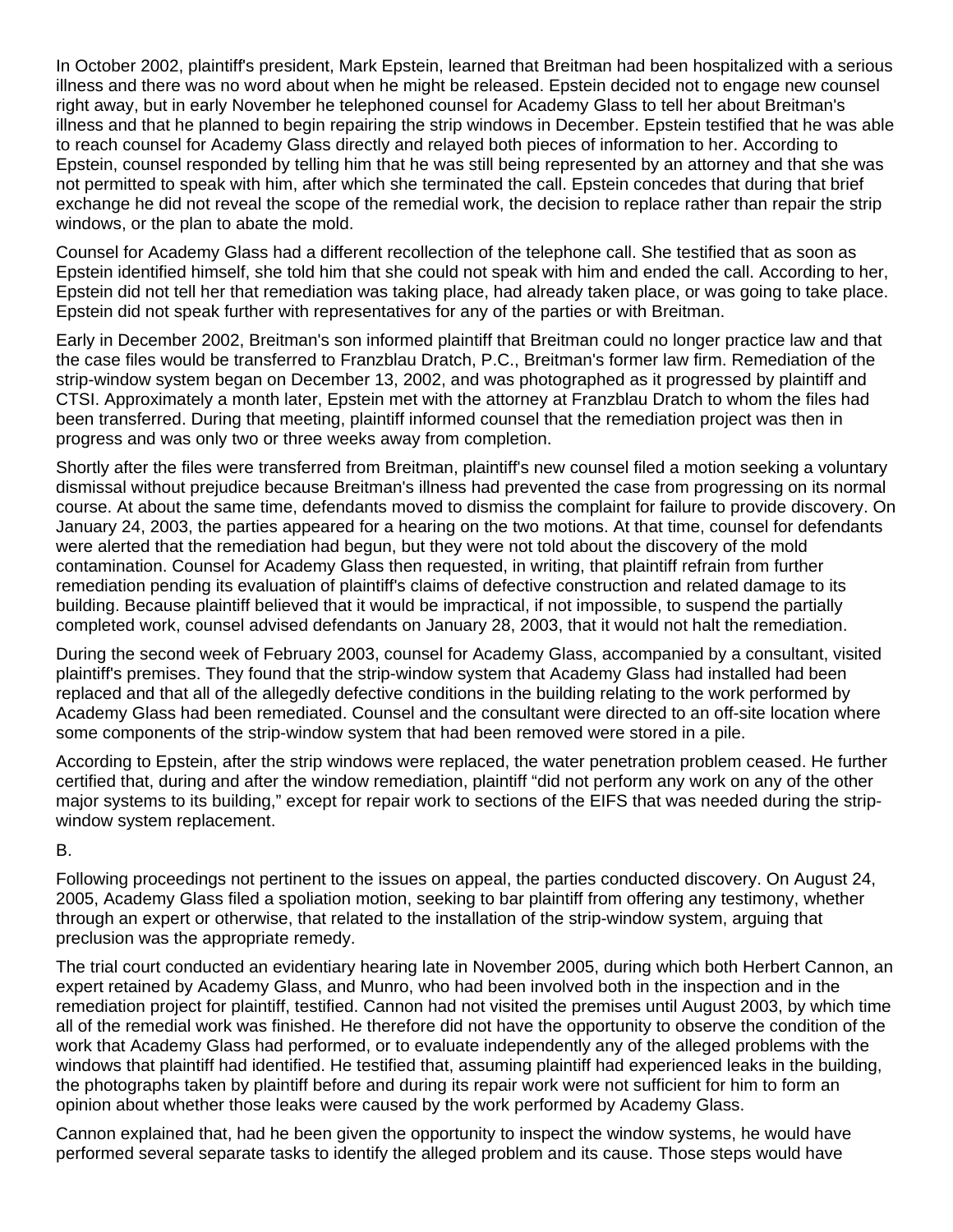included a visual inspection to confirm the existence of present or past leaks, a review to determine whether there was any correlation between the leaks and the window components, and systemic water testing of the building to isolate the source of the leaks. He further explained that he was not able to evaluate the claims of mold contamination. He testified that he had not been afforded an opportunity to perform, or to hire a consultant to perform, independent mold testing, and instead had only the information provided by plaintiff's experts concerning the existence and extent of mold.

Cannon testified that there could have been several possible sources of water infiltration other than the windows, including defects in the roof, the EIFS, and the heating and humidity systems in the building, but that he had not been given a chance to evaluate those alternate causes. Cannon asserted that he also had insufficient information to confirm, deny, or dispute the number and extent of any deficiencies in the windows installed by Academy Glass, and could not therefore give an opinion about remediation alternatives that might have been less costly. He conceded, however, that he had never worked with the installation of any stripwindow system, including the Kawneer system that was installed by Academy Glass, and that he had not reviewed any literature provided by Kawneer about its strip-window system.

Plaintiff's expert, Munro, testified that before doing any corrective work, several defects in the manner in which Academy Glass had installed the windows were plainly visible. In particular, he explained that the window system requires sill flashing to divert water away from the building, but that Academy Glass had not installed it at all. He pointed out that Academy Glass had used sill extensions instead of flashing, that the sill extensions were lapped rather than butted, that the expansion mullions that should have been placed every twenty feet were missing or not visible, that many gaskets were improperly installed, and that the windows had been improperly caulked. In addition, in his expert report and in his testimony, he noted that Academy Glass had used window frames that were too large and that were neither manufactured by Kawneer nor designed to accommodate the strip-window system. Each of these defects in the installation had either sealed off the weeping system, or had interfered with the route designed to permit weeping, which allowed water to infiltrate and become trapped in the walls, causing the leaks. Based on his visual inspection, which he documented with photographs, he concluded that, as initially installed, the window system was retaining water and that it was possible that excessive moisture was also collecting on the inside mullions.

Munro conceded that he did not photograph every window and therefore did not document through photographs each and every one of the defects noted in his expert report. He also acknowledged that after the remediation was completed one could not independently verify which of the defects he noted had caused the water infiltration, whether and to what extent the caulking had been deficient, and whether and to what extent expansion mullions or the sill extensions had contributed to the water infiltration. He further conceded that the particular components that he blamed for the water infiltration, including the gaskets, sill extensions, and caulking, were removed during the remediation and had not been preserved. He also conceded that a portion of the EIFS that abuts the windows was repaired, so that its effect, if any, on the leakage, could not be independently verified.

## C.

On March 21 and 22, 2006, the trial court separately granted defendants' motions to exclude evidence relating to the window system installation. In reaching that conclusion, the court found that plaintiff had never given notice to defendants about the proposed remediation prior to the commencement of the work; had failed to respond to defendants' initial requests to conduct an inspection; had first notified defendants of the remediation work on January 24, 2003, when there was insufficient time to permit them to perform an independent investigation; and had completed the repairs when there was no real emergency.

The trial court concluded that plaintiff had engaged in spoliation of the evidence and that there was clear prejudice to defendants because their expert had not been given an opportunity to fully investigate the leaks and their cause. The court also concluded that the expert's photographs and his records about his visual observations were not sufficient<sup>3</sup> to permit defendants to secure an expert opinion contrary to that offered on plaintiff's behalf.

In fashioning an appropriate remedy, the court concluded that monetary sanctions or an adverse inference charge would be insufficient and ineffective, but also rejected defendant's request for dismissal of the complaint as being too extreme. Instead, the motion court decided to ameliorate the prejudice by barring plaintiff's experts from giving any opinion testimony against defendants, reasoning that this approach would create a level playing field for the parties.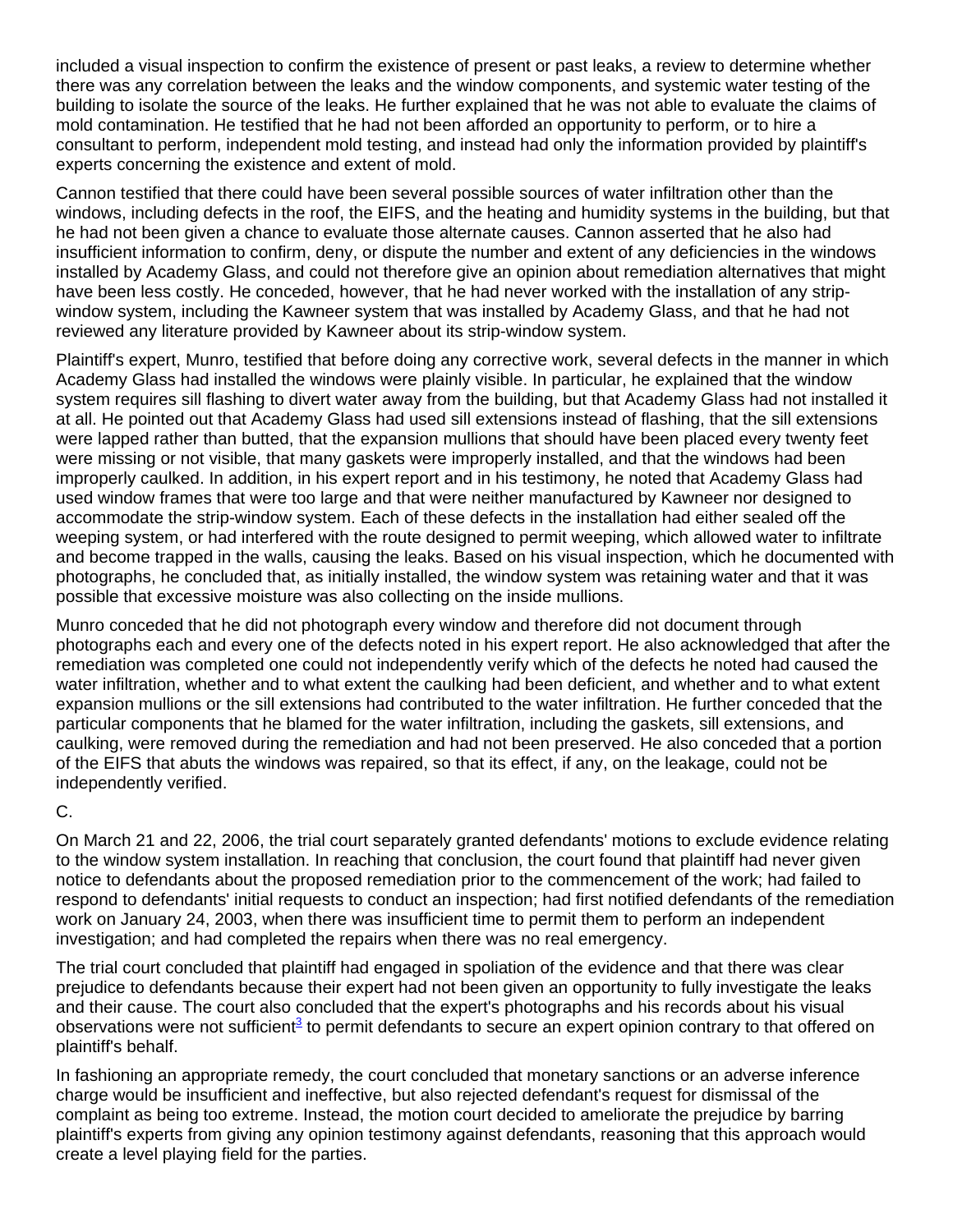In April 2006, Academy Glass moved for summary judgment, arguing that because plaintiff was precluded from offering expert testimony, it could not prevail. Shortly thereafter, Tri-Form cross-moved for partial summary judgment<sup>4</sup> on all window-related claims. On May 26, 2006, the trial court granted both motions. The court concluded that plaintiff's window system claims required expert proofs both as to liability and damages and that the preclusion order prevented plaintiff from offering those proofs. In addition, the court rejected plaintiff's alternate res ipsa loquitur argument because plaintiff could not demonstrate that the instrumentality at issue was within defendants' exclusive control and could not exclude all other possible causes of the water infiltration. The effect, therefore, of the motion court's earlier effort to "level the playing field" was that the evidence plaintiff was permitted to utilize had been so limited that it could not sustain its burden of proof.

Plaintiff appealed, conceding that there had been spoliation and that defendants were entitled to a remedy, but contending that the remedy of preclusion and dismissal was unnecessarily harsh. In an unpublished opinion, the Appellate Division reversed and remanded, concluding that, under the circumstances, the trial court's order precluding plaintiff from offering any and all expert testimony was neither just nor reasonable. Because spoliation was conceded, the panel focused only on the appropriate remedy.

The panel began by rejecting defendants' assertion that plaintiff's spoliation had effectively destroyed all potentially relevant evidence. Noting that Academy Glass had been afforded and had taken advantage of multiple opportunities to inspect the windows during the two years when plaintiff was complaining about leaks, the panel observed that it could have taken photographs or otherwise documented the conditions its personnel observed and on which it could have relied. Of even greater significance to the panel was the fact that Academy Glass, as the installer of the strip-window system, enjoyed superior knowledge about the manner in which it did so, and presumably has other evidence on which it can rely, including shop drawings, documentary evidence of its work, and other information it can gather from its employees who performed the work.

Fashioning relief that it considered to be fair to all parties, the panel concluded that the proper remedy would be to limit plaintiff's expert proofs to those based only on evidence obtained and observations made prior to the disassembly of the windows and the remediation. That limitation would permit defendants to engage an expert who could rely on that evidence and other evidence in their control to rebut plaintiff's expert.

The panel concluded by noting that "the prejudice from the spoliation will be adequately cured by confining the evidence and expert testimony respecting the condition of the windows to the period of time preceding the disassembly of the lunchroom window." By extension, the panel effectively precluded any evidence relating to the mold claim,<sup>5</sup> because it was a condition that was not discovered, and was neither apparent nor observable, until after the windows were disassembled. The panel therefore reversed the summary judgment order and remanded the matter to the trial court for further proceedings.

Defendants Academy Glass and Tri-Form and plaintiff all filed petitions for certification. This Court granted the petitions for certification filed by defendants, limited to the extent of the remedy available on the spoliation claim, 197 N.J. 477 (2009), and denied plaintiff's petition for certification in its entirety. Ibid.

II.

Defendant Academy Glass urges this Court to reverse the Appellate Division's judgment. It argues that the panel's decision creates an unreasonable burden on contractors who are called to a customer's premises in response to a complaint, because it essentially requires them to anticipate future litigation, forcing them to conduct a thorough inspection and to document conditions they find with that in mind. Second, Academy Glass argues that the Appellate Division failed to give appropriate deference to the motion court's findings rejecting plaintiff's proffered excuse that the remediation was necessitated by emergency. Third, Academy Glass contends that the Appellate Division failed to recognize that the spoliation prevents it from being able to challenge plaintiff's contentions and from demonstrating either an alternate cause for the leaks or that a less expensive repair alternative existed.

Defendants Tri-Form and Karabinchak essentially echo the arguments made by defendant Academy Glass, but point out that they, unlike defendant Academy Glass, were never called back to plaintiff's premises about the leaks. They assert that because they had no opportunity to inspect the alleged defects, the remedy crafted by the Appellate Division is unfair to them.

Plaintiff urges this Court to affirm the appellate panel's judgment. First, plaintiff argues that because the spoliation was not intentional, but was essentially the result of negligence on the part of its former counsel, and because the prejudice to defendants is relatively insignificant, the Appellate Division correctly concluded that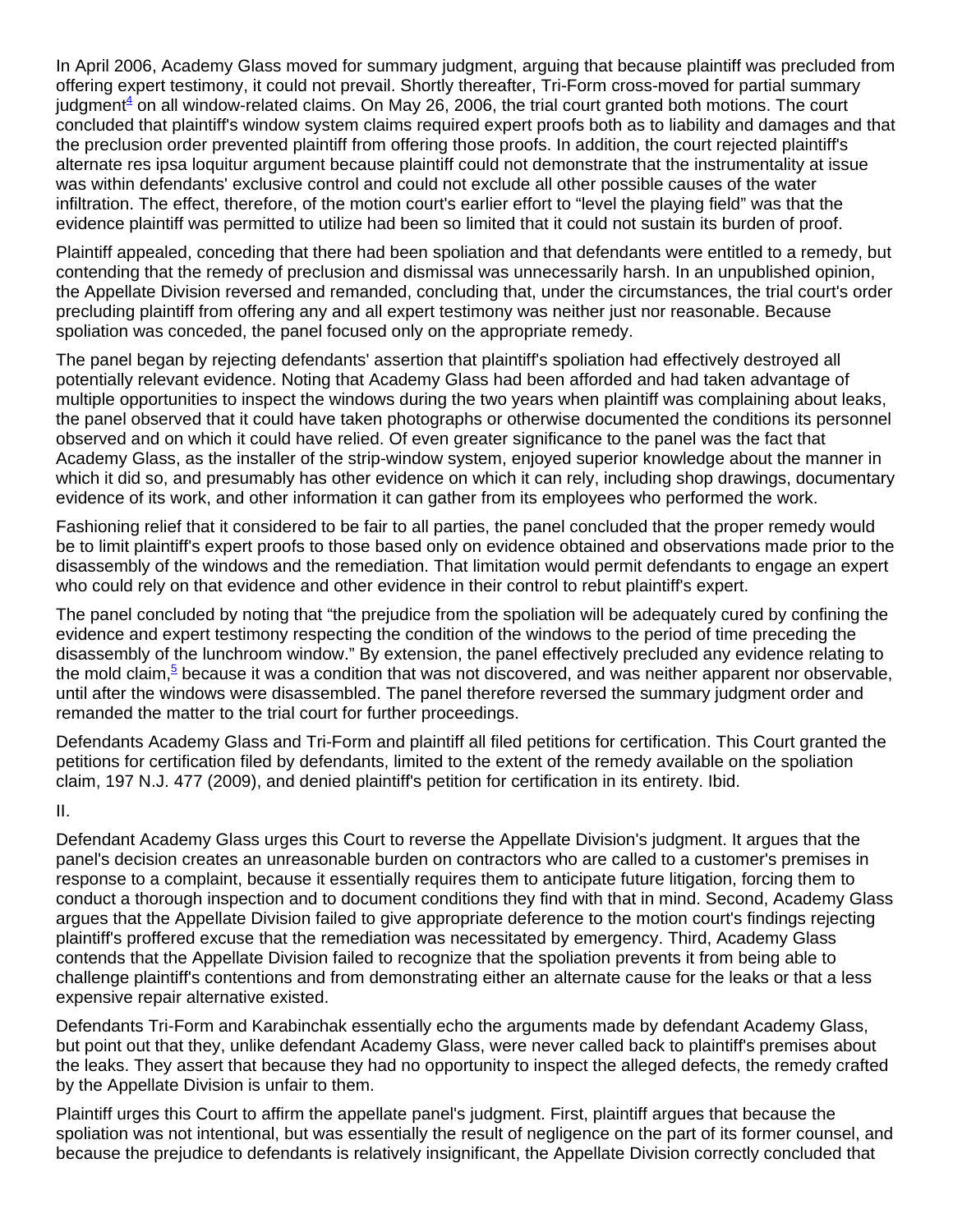the trial court's sanction of dismissal was too harsh. Second, plaintiff argues that the panel's decision does not hinder defendants' ability to present a defense to liability or damages, because plaintiff's claim is confined to visible conditions observable before the remediation began. Plaintiff contends that there is sufficient evidence in the record, in defendants' own documents, and available through lay and expert testimony, to permit defendants to fairly defend against its claims.

#### III.

This appeal requires us to consider whether the sanction of dismissal, ordered by the trial court, or of partial preclusion of expert evidence, fashioned by the appellate panel, was appropriate to remedy plaintiff's conceded spoliation of evidence. That question principally requires a review and evaluation of the numerous sanctions that we have agreed may be imposed upon a spoliator. As this particular dispute illustrates, however, the selection of the appropriate sanction also involves considerations unique to commercial construction projects, in which alternative sources of information relevant to the questions of liability and damages may impact upon the evaluation of which sanction is the appropriate one.

## A.

We begin by reciting briefly the now-familiar principles surrounding spoliation and the remedies available to courts to deal with it. In doing so, however, we need not trace the entire "history of spoliation in our courts," an exercise in which we have engaged recently. Tartaglia v. UBS PaineWebber Inc., 197 N.J. 81, 116 (2008). Instead, we need only reiterate the essential principles that have developed over time and that guide courts in evaluating the appropriate method for addressing any particular act of spoliation.

First, to a great extent our traditional approach to spoliation begins with identifying the spoliator, because that, in and of itself, will impact on the available and appropriate remedies. Id . at 119-20. For example, if the spoliator was a defendant, courts initially were empowered to permit plaintiff to pursue a separate claim for fraudulent concealment of evidence. See Viviano v. CBS, Inc., 251 N.J.Super. 113, 125-26 (App.Div.1991), certif. denied, 127 N.J. 565 (1992). We have also concluded that a separate claim may be appropriate if the spoliator is not a party to the litigation, as when an attorney's recklessness caused the loss of evidence. See Jerista v. Murray, 185 N.J. 175, 203 (2005) (permitting plaintiff to pursue spoliation theory in attorney malpractice claim). But see Hewitt v. Allen Canning Co., 321 N.J.Super. 178, 184-85 (App.Div.) (rejecting defendant's effort to pursue third-party claim against plaintiff's attorney who discarded can of spinach claimed to have contained insect), certif. denied, 161 N.J. 335 (1999). We have expanded the remedies available to courts dealing with spoliating defendants by permitting the use of discovery sanctions and adverse inferences, see Rosenblit v. Zimmerman, 166 N.J. 391, 401-03, 411 (2001), and have allowed the courts to employ a bifurcated trial technique to address spoliation, see id. at 407-08. We have also authorized courts to use more than one such remedy if circumstances warrant it. See Tartaglia, supra, 197 N.J. at 122.

If, on the other hand, the spoliator is a plaintiff, the remedy of a separate cause of action for fraudulent concealment would not necessarily serve any purpose. See Hirsch v. Gen. Motors Corp., 266 N.J.Super. 222, 245 (Law Div.1993) (noting that goal of "protect[ing] a litigant's interest [through] a prospective cause of action" does not apply when spoliation interferes with defendant's ability to defend lawsuit). In that circumstance, courts turned to preclusion of plaintiff's evidence that had been, or could have been, derived from the spoliated material or item as the appropriate sanction. Id. at 266. That remedy essentially proceeded upon the premise that the plaintiff's opportunity to evaluate or test the underlying material or item prior to its destruction gave it an unfair advantage that could not be duplicated. Id. at 264.

Second, we have observed that selecting the appropriate remedy for spoliation depends in part on the timing of when the act of spoliation is discovered. See Tartaglia, supra, 197 N.J. at 120; Rosenblit, supra, 166 N.J. at 407-08. Spoliation that becomes apparent during discovery or trial often can be addressed effectively through the use of ordinary discovery sanctions, such as preclusion, or through adverse inferences. Rosenblit, supra, 166 N.J. at 401-02. Spoliation that is not discovered until after there has been a verdict in the case in chief, however, will generally result in a "cause of action for the fraudulent concealment [that] will be entirely separate and, depending on the outcome of the original trial, may include both consideration of the substantive counts as well as the further spoliation-based damages." Tartaglia, supra, 197 N.J. at 121.

Third, although most of the published decisions relating to spoliation focus on the available remedies, selecting the one that is appropriate under the circumstances must be guided by the essential purposes that all of the sanctions are designed to achieve. As we have observed, the spoliation sanction serves three goals: "to make whole, as nearly as possible, the litigant whose cause of action has been impaired by the absence of crucial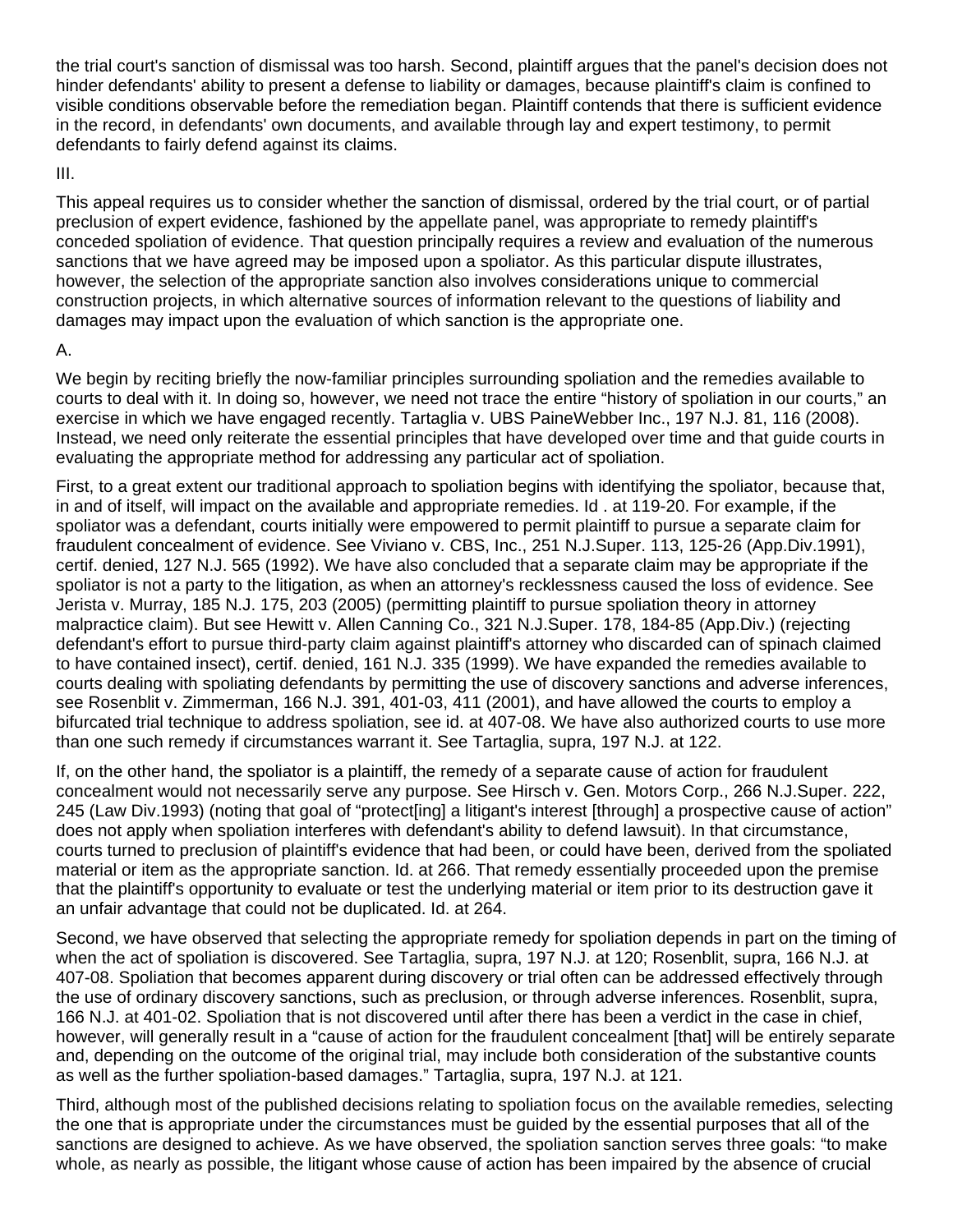evidence; to punish the wrongdoer; and to deter others from such conduct." Rosenblit, supra, 166 N.J. at 401. Put another way, the focus in selecting the proper sanction is "evening the playing field," ibid., or rectifying the prejudice caused by the spoliation so as to "place[ ] the parties in equipoise," Hirsch, supra, 266 N.J.Super. at 266. Achieving those sometimes competing goals calls for careful evaluation of the particular facts and circumstances of the litigation, in order that the true impact of the spoliated items can be assessed and an appropriate sanction imposed.

B.

This appeal raises the question of whether the trial court's preclusion of evidence, the effect of which was to require dismissal of plaintiff's claim in its entirety, or the lesser remedy fashioned by the Appellate Division, which limited plaintiff's expert proofs to those conditions observable before the building remediation began, was the appropriate sanction for plaintiff's spoliation.

We have long recognized the severity of dismissal, observing that because it is "the ultimate sanction[,] [we have] struck a balance by instructing courts to impose [it] 'only sparingly.' "Abtrax Pharm., Inc. v. Elkins-Sinn, Inc., 139 N.J. 499, 514 (1995) (quoting Zaccardi v. Becker, 88 N.J. 245, 253 (1982)). That is, "it will normally be ordered only when no lesser sanction will suffice to erase the prejudice suffered by the non-delinquent party." Zaccardi, supra, 88 N.J. at 253.

Our admonition concerning the circumstances in which the harsh and draconian remedy of dismissal may be used has guided courts grappling with spoliation claims as well. Our Appellate Division has been reluctant to order dismissal as a sanction for spoliation even when the dispute's principal evidence has been destroyed and even if its loss has impeded the preparation of a defense. See Hirsch, supra, 266 N.J.Super. at 266-67 (denying motion to dismiss; ordering preclusion of expert report and testimony based on expert's inspection of automobile that was subsequently lost).

The Appellate Division has ordered dismissal of a claim when the more limited, but appropriate, remedy of preclusion would effectively deprive the spoliator of its ability to present needed expert proofs. See Aetna Life & Cas. Co. v. Imet Mason Contractors, 309 N.J.Super. 358, 369-70 (App.Div.1998). Even in that context, however, the court referred to dismissal as "a remedy of last resort." Id. at 369. The court found it appropriate nonetheless in circumstances in which a party inspected damaged property that was thereafter destroyed, gave no opportunity whatsoever to its adversary to perform an inspection, and in which the inspection itself was the sole basis for its expert report. Id. at 367-69. Although simple preclusion of the expert report was the court's preferred sanction, that lesser remedy was not workable as a practical matter, because the spoliating party conceded that the natural consequence of preclusion of its expert was that it could not prove its case. In those circumstances, the panel concluded that it had no option but to affirm the trial court's dismissal order. Id. at 369-70.

Spoliation arising in the context of construction defect claims has also been addressed by our Appellate Division. See ManorCare Health Servs., Inc. v. Osmose Wood Preserving, Inc., 336 N.J.Super. 218 (App.Div.2001). Because of the similarities between that matter and the pending dispute, our explanation of the court's analysis is detailed. In ManorCare, the court considered the appropriate sanction to impose on a commercial building owner that removed and discarded deteriorating fire retardant treated (FRT) plywood while litigation was pending against two different FRT plywood manufacturers. Id. at 221-22. Prior to the remediation, both manufacturers had been given an opportunity to inspect the allegedly deteriorating FRT plywood, and all of the parties had documented the conditions that were observed in reports and representative photographs. Id. at 223-24. In spite of a promise that no remediation would take place except on notice to the manufacturers, the FRT plywood was removed and the percentage of FRT plywood attributed to each manufacturer was estimated. Id. at 225. After the FRT plywood was removed, most of it was discarded, although the building owner's expert saved several pieces that were purported to be "representative" samples. Id. at 225-26.

Although the trial court in ManorCare had concluded that dismissal of plaintiff's complaint against the manufacturers was the only effective remedy for plaintiff's spoliation, the appellate panel disagreed. Recognizing that published decisions limited the circumstances in which dismissal should be ordered, id. at 231 (quoting Aetna, supra, 309 N.J.Super. at 365), the appellate panel concluded that such an extreme sanction was not warranted, see id. at 236 (determining preclusion as appropriate sanction).

Judge Newman, writing for the panel, reasoned that the more limited sanction of precluding evidence would be effective to "level the playing field." Ibid. He explained that all parties had inspected the premises, that the evidence of the conditions had been visible during the inspections, and that each party therefore could rely on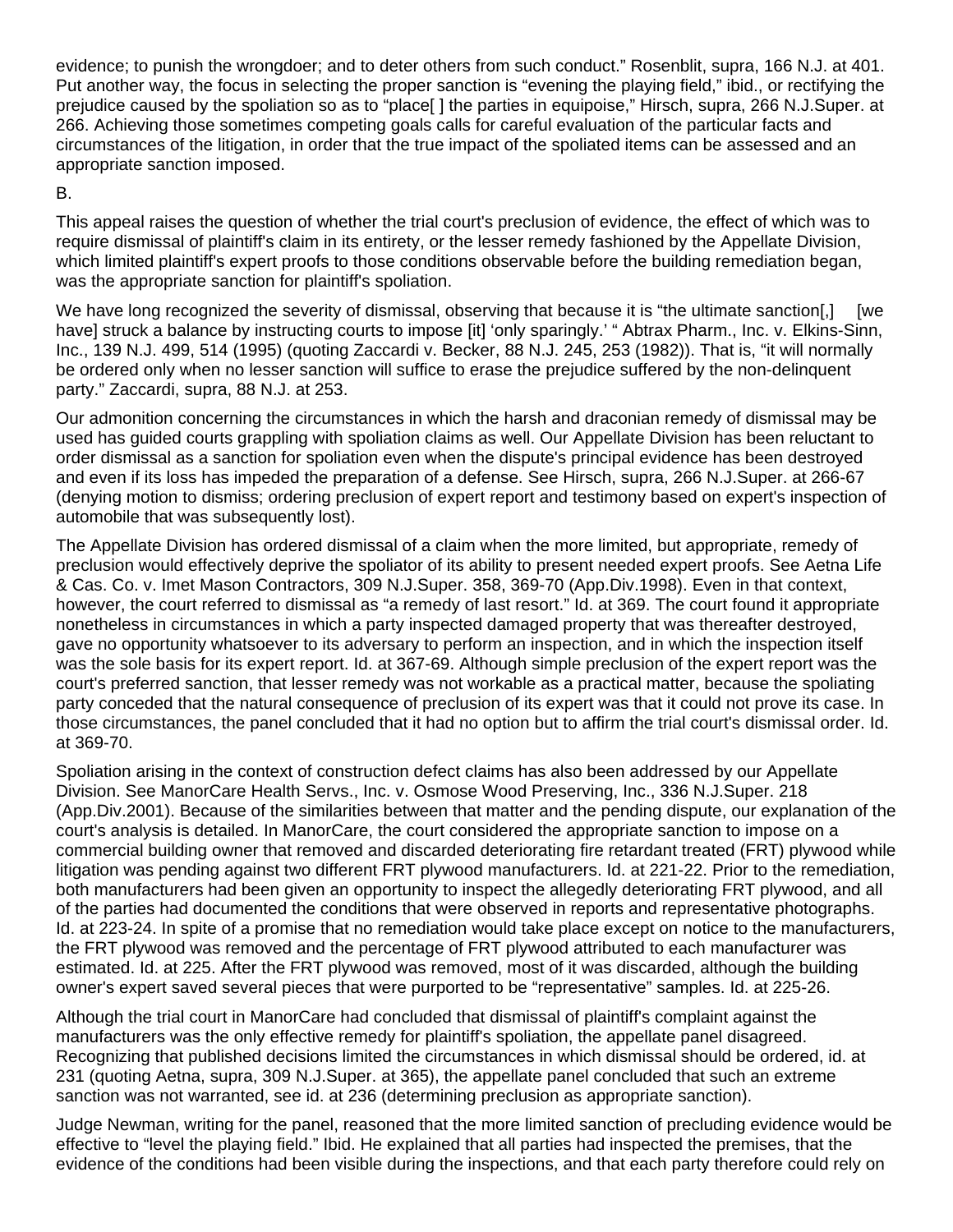an expert whose opinion would be based on those documented conditions. See id. at 233 (noting that defendants obtained evidence through inspection before repairs). At the same time, the court concluded that any evidence developed during the repairs and renovation, because it had not been made equally available to defendant, would be excluded. Id. at 236. As Judge Newman put it, this approach would "return each party to the position it occupied prior to the commencement of the roof repairs." Ibid.

In reaching this result, the panel considered not only previously-published spoliation decisions, but looked to precedents addressing the appropriate sanctions that the court may impose for discovery violations. Id. at 235. Guided by all of those decisions, the court created a specifically tailored remedy that took into account the facts available to both parties, the opportunity provided to the manufacturer to inspect, the information both parties derived or could have derived prior to the spoliation, as well as the existence of reports, records, and photographs of those pre-remediation conditions. Id. at 233-36.

The court in ManorCare attempted to create a level playing field by limiting plaintiff to whatever could fairly be derived from those proofs. In doing so, the court did not excuse or condone spoliation, but concluded that dismissal of the entire complaint would be unnecessarily harsh. Instead, it recognized that preclusion, by depriving plaintiff of significant other data and limiting its ability to recover, would be a fair and practical remedy. Id. at 236.

C.

Courts in other states, and a few federal courts, have addressed issues relating to spoliation that have arisen in a variety of factual circumstances. Many of those courts have been motivated by a concern, similar to ours, about the harshness of dismissal and the need to find an appropriate remedy that will balance the rights of the parties. See, e.g., West v. Goodyear Tire & Rubber Co., 167 F.3d 776, 779-80 (2d Cir.1999) (discussing "drastic" nature of outright dismissal); Rimkus Consulting Group, Inc. v. Cammarata, 688 F.Supp.2d 598, 618- 19 (S.D.Tex.2010) (explaining sanctions less extreme than dismissal are appropriate when party is not irreparably prejudiced); Roskam Baking Co. v. Lanham Mach. Co., 71 F.Supp.2d 736, 749 (W.D.Mich.1999) (applying Michigan law; commenting on harshness of dismissal as remedy).

Some courts have taken a restrictive view of what spoliation is, and have limited sanctions to cases in which evidence was willfully or intentionally destroyed. See, e.g., Mayes v. Black & Decker (U .S.), Inc., 931 F.Supp. 80, 83 (D.N.H.1996) (concluding that absence of evidence of egregious behavior made dismissal inappropriate); Hendricks v. Great Plains Supply Co., 609 N.W.2d 486, 491 (Iowa 2000) (rejecting use of adverse inference in dispute about cause of fire based on opportunity for inspection, existence of photographs, and absence of bad intent); Farrell v. Connetti Trailer Sales, Inc., 727 A.2d 183, 187 (R.I.1999) (holding that broad preclusive sanction is unwarranted absent "bad faith or willful destruction of this evidence"). In those jurisdictions, the sanction imposed for spoliation has been short of dismissal. See Tancrelle v. Friendly Ice Cream Corp., 756 A.2d 744, 748-49 (R.I.2000) (concluding that adverse inference was appropriate when restaurant prevented workman's representative from photographing stairs on which he fell, then removed and replaced stairs without notice).

Some courts have attempted to devise a framework within which appropriate remedies for spoliation in the construction litigation context can be determined. The Supreme Court of Wisconsin, for example, has relied on a totality of the circumstances approach. See Am. Family Mut. Ins. Co. v. Golke, 768 N.W.2d 729, 738 (Wis.2009). In offering guidance about the application of that approach, the court identified relevant considerations, including the length of time the evidence can be kept, who owns the evidence, the degree of prejudice caused by its destruction, the form of notice, the parties' sophistication, and the burden of preserving the evidence. Ibid. As part of its analysis, the court explained that "dismissal as a sanction for spoliation is appropriate only when the party in control of the evidence acted egregiously in destroying that evidence," id. at 740, and defined egregious behavior as "a conscious attempt to affect the outcome of the litigation, or a flagrant, knowing disregard of the judicial process ." Ibid. (quoting Milwaukee Constructors II v. Milwaukee Metro. Sewerage Dist., 502 N.W.2d 881, 884-85 (Wis.Ct.App.), rev. denied, 508 N.W.2d 421 (Wis.1993)).

The United States Court of Appeals for the Third Circuit has devised a three-part test to be used generally in determining the appropriate sanction for spoliation. See Schmid v. Milwaukee Elec. Tool Corp., 13 F.3d 76, 79 (3d Cir.1994). The Schmid test involves an inquiry into the spoliator's degree of fault, the prejudice caused to the other party, and the availability of lesser sanctions that will both avoid unfairness to the non-spoliator and deter future acts of spoliation. Ibid. In Schmid, the court considered spoliation in the context of an electric saw that "kicked back" and caused an injury to a workman. Id. at 77. Plaintiff's expert, in inspecting the saw,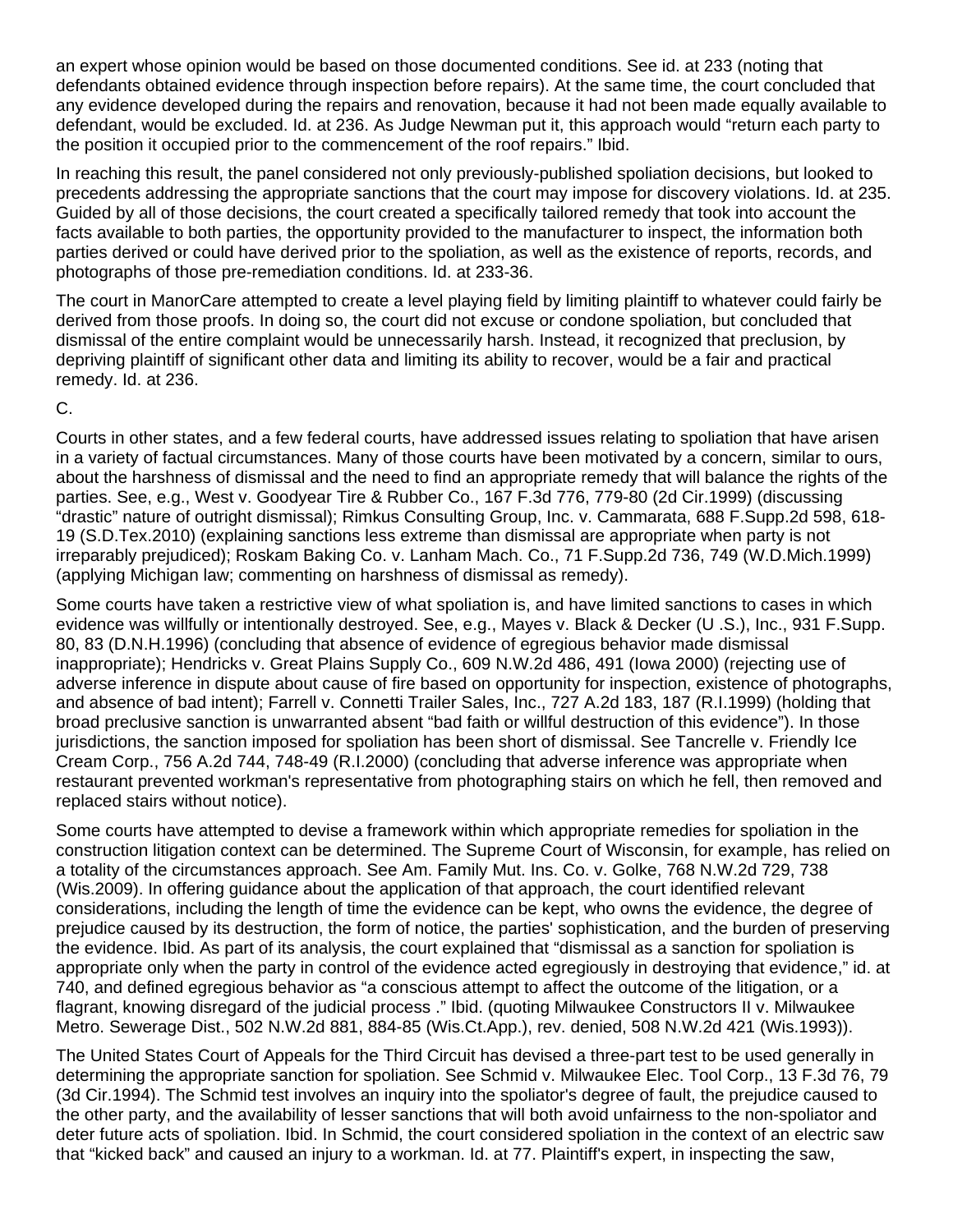disassembled it and found debris inside, which he opined was the cause of the accident. Ibid. Although he photographed that debris, and did not reassemble the saw before sending it to the manufacturer's expert, the debris was discarded. Id. at 77-78. In those circumstances, the Third Circuit concluded that dismissal was too harsh. Id. at 80.

It was significant to the Schmid court that the plaintiff's claim was based on a design defect theory, and that the expert's opinion was that the guard mechanism on the saw was defective because it permitted debris to get in. Ibid. Even though the debris itself was destroyed, therefore, the prejudice to defendant was considerably less than might otherwise be the case. Ibid. Addressing its three factors, the court concluded that there was no suggestion that the expert acted egregiously or out of ill will, there was sufficient evidence to fairly try the design defect claim, and dismissal would have been unfair to the plaintiff. Id. at 80-81. Because lesser sanctions would enable the trial court to proceed, the harsh sanction of dismissal was inappropriate. Id. at 81.

In a case involving a claimed construction defect, the Supreme Court of Alabama has devised a five-factor test for spoliation. Story v. RAJ Props., Inc., 909 So.2d 797, 802-03 (Ala.2005). That test requires the court to consider: "(1) the importance of the evidence destroyed; (2) the culpability of the offending party; (3) fundamental fairness; (4) alternative sources of information obtainable from the evidence destroyed; and (5) the possible effectiveness of other sanctions less severe than dismissal ." Ibid. (citing Vesta Fire Ins. Corp. v. Milam & Co. Constr., Inc., 901 So.2d 84, 94-95 (Ala.2004)).

The Alabama case involved a homeowner's claim against the manufacturer of EIFS that was alleged to be defective. Applying its five-factor test, the court affirmed the grant of summary judgment in defendant's favor, because an inspection of the EIFS was essential to the preparation of a defense, defendant had been given no opportunity to inspect in advance of the repairs, and the photographs were insufficient to demonstrate the condition of the EIFS prior to removal. Id. at 804-05. The court found the third factor in its test to be particularly compelling, commenting that permitting plaintiff to proceed would be fundamentally unfair because plaintiff kept enough evidence to prove its case while destroying other evidence in an effort to prevent the EIFS manufacturers from being able to mount a defense. Id. at 805.

IV.

Although the three-part test announced in Schmid and the five-part test devised by the Supreme Court of Alabama are useful guides, neither is sufficiently precise, in our view, to focus courts on the questions that continually arise in construction defect litigation. As this appeal makes plain, the competing concerns of the various parties involved in such disputes, the frequent need to effect a timely resolution to a problem in a building, and the records that generally are kept in the course of such projects, all bear on the test that should be applied. The record before the Court in this dispute provides us with an opportunity to address how courts should devise an appropriate sanction.

In selecting the appropriate sanction for an act of spoliation, we agree that the three factors identified by the court in Schmid are important considerations, but they are not the only ones. Therefore, in evaluating "the degree of fault of the party who altered or destroyed the evidence," Schmid, supra, 13 F.3d at 79, courts must also consider the identity of the spoliator, because we have noted that there may be different methods of addressing spoliation depending on whether it was caused by a plaintiff, defendant, or third party. Moreover, the manner in which the spoliation occurred, the reason why it occurred, and the timing of its occurrence are important considerations as well, because spoliation may occur in the context of construction litigation if the defective component threatens the integrity of a building.

Similarly, the second Schmid factor, focusing on "the degree of prejudice suffered by the opposing party," ibid., also requires expansion. Evaluating prejudice in the context of commercial construction projects requires an appreciation for the vast array of alternate sources of information that such projects generally provide, all of which may serve to diminish any prejudice. Commercial construction projects usually yield a great wealth of information, both through the regularly kept records of the participants in the project and through their on-site personnel. Moreover, such projects generally involve multiple sources where the same or similar information can be found. For example, in projects of this type, there ordinarily will be plans and specifications, shop drawings and as-builts, purchase orders for materials and supplies, job logs, meeting minutes, and time records maintained by personnel employed by the participants. Often there also will be photographs or videotapes of the project as it progresses. As part of the regular course of business in the construction industry, most of those materials will be maintained in more than one place, thus increasing the likelihood that they will be available in some form and from some source. The ordinary business practices in commercial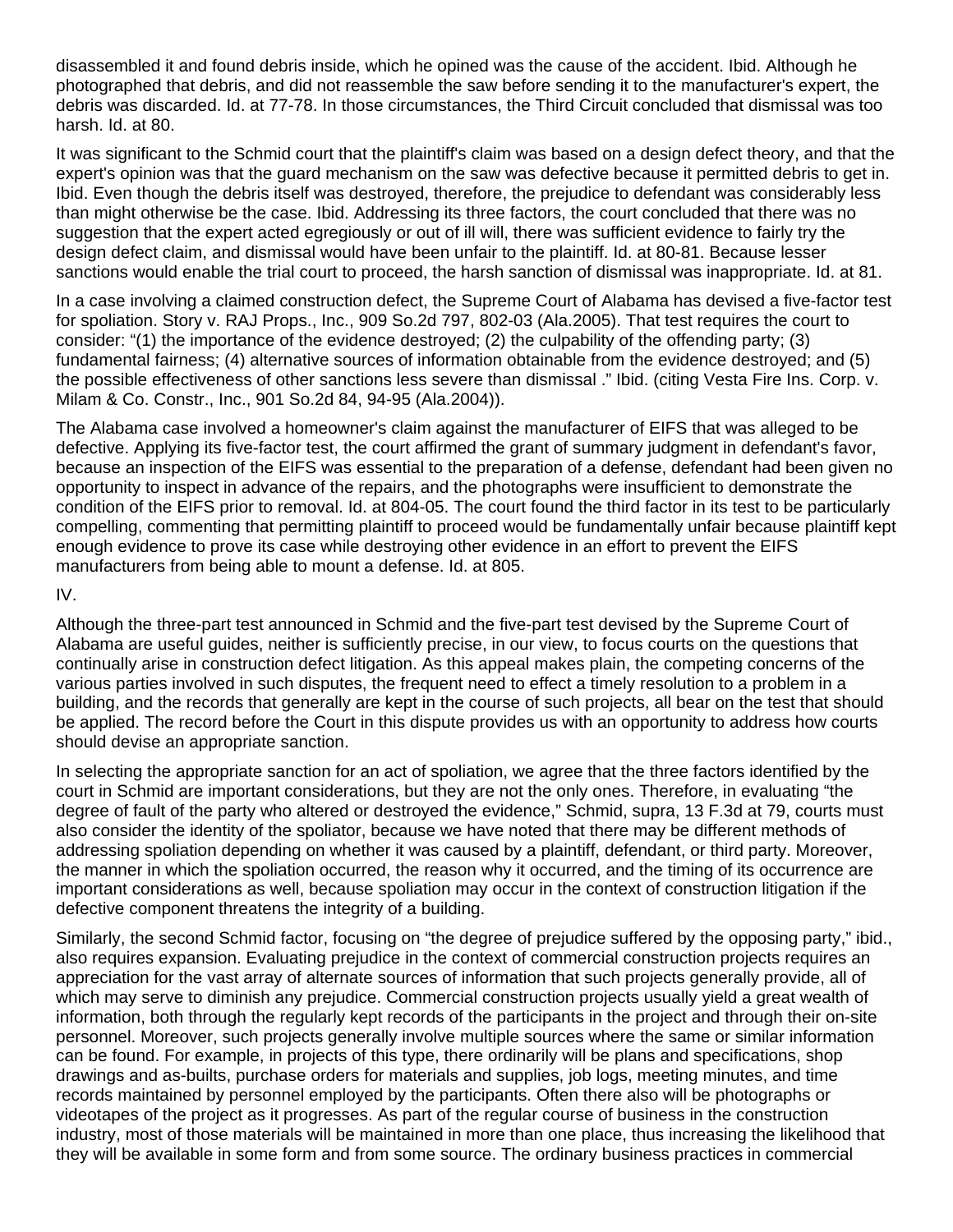construction projects therefore lend themselves to creative ways of leveling the playing field if something is lost.

Courts evaluating prejudice should also recognize that the non-spoliating party may bear some of the responsibility for the loss of the evidence. A contractor, for example, that is called back to the building repeatedly but that merely glances at the work and makes little effort to identify a cause, to document the conditions observed, or to effect a solution will have less ground to complain when the owner seeks assistance from others.

Similarly, the third Schmid factor, that is, the availability of a lesser sanction that will serve the purposes of reducing the unfairness to the innocent party and of deterring future misconduct, also requires expansion. Certainly because of the wealth of other evidence and alternate proofs available in commercial construction litigation, there will often be ways in which the prejudice or unfairness to the non-spoliating party can be diminished or overcome.

In summary, courts confronted with spoliation in the context of commercial construction litigation should recognize that a variety of factors bear on the appropriate remedy. In particular, courts should consider all of the following: the identity of the spoliator; the manner in which the spoliation occurred, including the reason for and timing of its occurrence; the prejudice to the non-spoliating party, including whether the non-spoliating party bears any responsibility for the loss of the spoliated evidence; and the alternate sources of information that are, or are likely to be, available to the non-spoliator from its own records and personnel, from contemporaneous documentation or recordings made by or on behalf of the spoliator, and from others as a result of the usual and customary business practices in the construction industry. Courts should then balance all of those considerations in crafting the appropriate remedy with an appreciation for the ways in which the construction industry itself provides them with unique tools with which to "level the playing field" and achieve an appropriate remedy for spoliation.

In the construction litigation context, it will often be the case that a sanction for spoliation other than dismissal will achieve our traditional goals, which are "to make [the non-spoliating party] whole, as nearly as possible, to punish the wrongdoer; and to deter others from such conduct." Rosenblit, supra, 166 N.J. at 401. Identifying the appropriate sanction, however, entails utilizing all of the means at the court's disposal to effect a just result. Those means include, of course, all of the remedies that we have traditionally recognized, but they are not limited to adverse inferences, bifurcated proceedings, preclusion of evidence, and dismissal. Instead, they might also include, as here, limitation of claims to only those that can be tried fairly, with dismissal of others, or an award of costs caused by the spoliation, if the costs can be quantified and assessed against the offending party.

Balancing all of those factors, the court must then carefully weigh what sanction is the appropriate one, choosing the approach that imposes a sanction consistent with fundamental fairness to both parties. To be sure, if the court concludes that a spoliator has acted intentionally and in bad faith, seeking to preserve only evidence that assists it and to destroy any evidence that would harm its position, a harsh sanction will be appropriate. But even in those circumstances, if it is possible to return the parties to the status quo ante, or to limit the claims to those that can be tried fairly, the court may elect to address egregiousness through imposition of one of the sanctions ordinarily used for discovery violations. See, e.g., R. 4:23-1(c) (allowing award of expenses for motion to compel); R. 4:23-2(b) (listing sanctions for failure to comply with discovery order).

Commercial construction litigation presents both the unique competing concerns that we have described and the opportunity to carefully craft a remedy for spoliation that effectively matches the cure with the wrongful act. That is not to say that we in any way condone spoliation, rather it is to say that dismissal will often not be the appropriate sanction. The dispute in this case is illustrative. To start, plaintiff's spoliation has already cost it the ability to pursue its mold and curtain wall claims, neither of which can proceed based on the fairly available evidence and both of which it has withdrawn, leaving the strip-window system as the only viable basis for a claim. Regardless of how that claim would have been tried had defendants been involved throughout the process of removing and replacing the strip windows, even after plaintiff's spoliation of the evidence, the stripwindow claim can proceed. It is, however, a claim that now is limited to the conditions that would have been observable when defendant Academy Glass was called back to address the leaking windows. Moreover, it is limited to what the photographs and documents contemporaneously maintained by the parties and others reveal.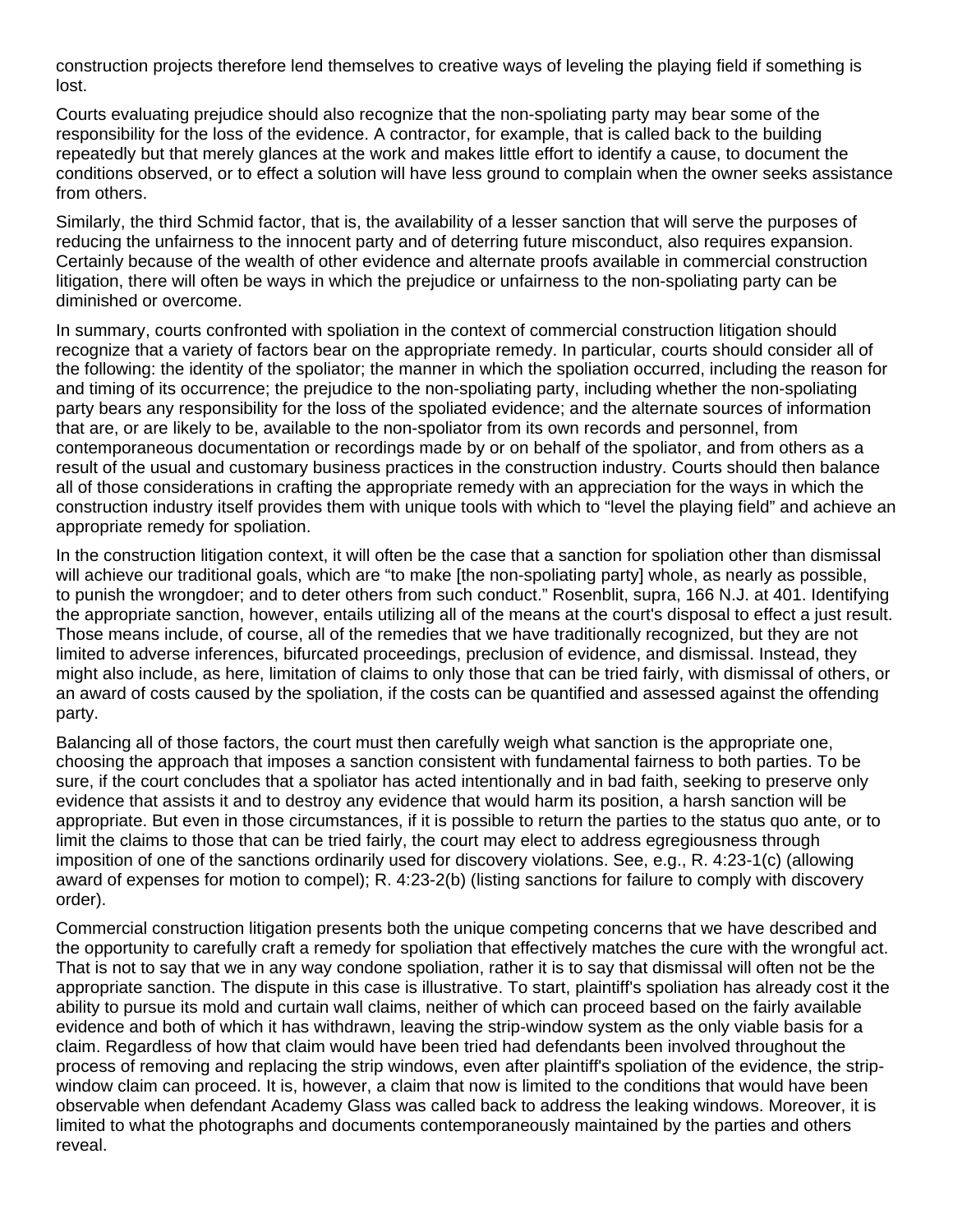For example, plaintiff contends that the leaks were the result of the failure to install a sufficient number of mullions, the failure to install the required sill flashing, the improper installation of sill extensions, and the use of window frames not approved by Kawneer. Not only are those conditions that would be apparent during a visual inspection, but they are claims that the window installer should be able to defend by relying on its own documents and personnel. That is because the window installer either purchased the correct number of mullions, sill extensions, and window frames or it fabricated them itself, but in either case the supporting documents or testimony from its personnel should be within its possession. Moreover, to the extent that the Kawneer strip-window system requires the use of other Kawneer components, the window installer either obtained those specified components or it did not, and in either event sufficient information to demonstrate whether it did so should be within its control.

Our purpose is not to create a catalog of the many possibilities that may occur in commercial construction projects and the ways in which they may be pursued or may be lost due to spoliation, but to use this case as an illustration of how courts can address it both fairly and creatively. It will not always be possible to recreate the evidence that has been lost or to limit the claims so as to be fair to the non-spoliating party. In those circumstances, the severe sanction of dismissal may indeed be appropriate. Moreover, even after the claims are limited and the matter can fairly proceed, it will still be within the court's power to utilize other sanctions against the spoliator through the use of an adverse inference or the imposition of monetary sanctions designed to shift costs to the spoliator.

We leave it to the sound discretion of the trial courts to make those decisions as justice requires. In the end, courts faced with spoliation claims should strive to impose a remedy that will serve the ends of justice by creating a level playing field, by ensuring that the consequence of the lost evidence falls on the spoliator rather than on an innocent party, and by using their considerable powers to deter future acts of spoliation.

In this dispute, plaintiff has already lost claims as a result of the spoliation and its claim relating to the stripwindow system has been limited significantly. There remains, however, one further step in our analysis, because defendants are not similarly situated. As to defendant Academy Glass, we agree with the Appellate Division that there is a sufficient basis on which to permit plaintiff to proceed, limiting its claims to the conditions that were observable prior to remediation and its experts to a review of only those conditions.

However, we reach a different result as to defendants Tri-Form and Karabinchak. In spite of the fact that the wealth of evidence ordinarily generated during construction projects lends itself to leveling the playing field, in this case the opportunity to inspect the leaking windows before remediation was critical. Because plaintiff deprived defendants Tri-Form and Karabinchak of that opportunity, and because we therefore perceive them to have no independent source of evidence or testimony sufficient to permit them to mount a defense, the claims as to those defendants cannot proceed at all. As to defendants Tri-Form and Karabinchak, the only fair remedy for plaintiff's spoliation is to impose the sanction of dismissal.

V.

The judgment of the Appellate Division is affirmed as it relates to defendant Academy Glass and reversed as it relates to defendants Tri-Form and Karabinchak and the matter is remanded to the Law Division for further proceedings.

# **FOOTNOTES**

- 1. Plaintiff's complaint included claims asserting that the curtain wall system was not properly installed and that it leaked extensively. Because there was virtually no evidence from which an independent evaluation of the claimed curtain wall defects could be made after the owner's extensive remediation, plaintiff has abandoned that aspect of its claim.
- 2. Plaintiff's complaint named numerous other defendants because there were a variety of other claimed construction defects in the building. None of those claims and none of those parties are relevant to the issues on appeal.
- 3. As part of the written Findings of Facts and Conclusions of Law, the court commented that plaintiff's expert had conceded that the photographic evidence of the windows was inadequate to serve as a basis for defendants to determine the cause of the leaking. That finding, however, is not supported by the record. Plaintiff's expert certainly conceded that he did not photograph every window, but that does not equate with a concession that his photographs were inadequate to permit defendants' experts to reach conclusions